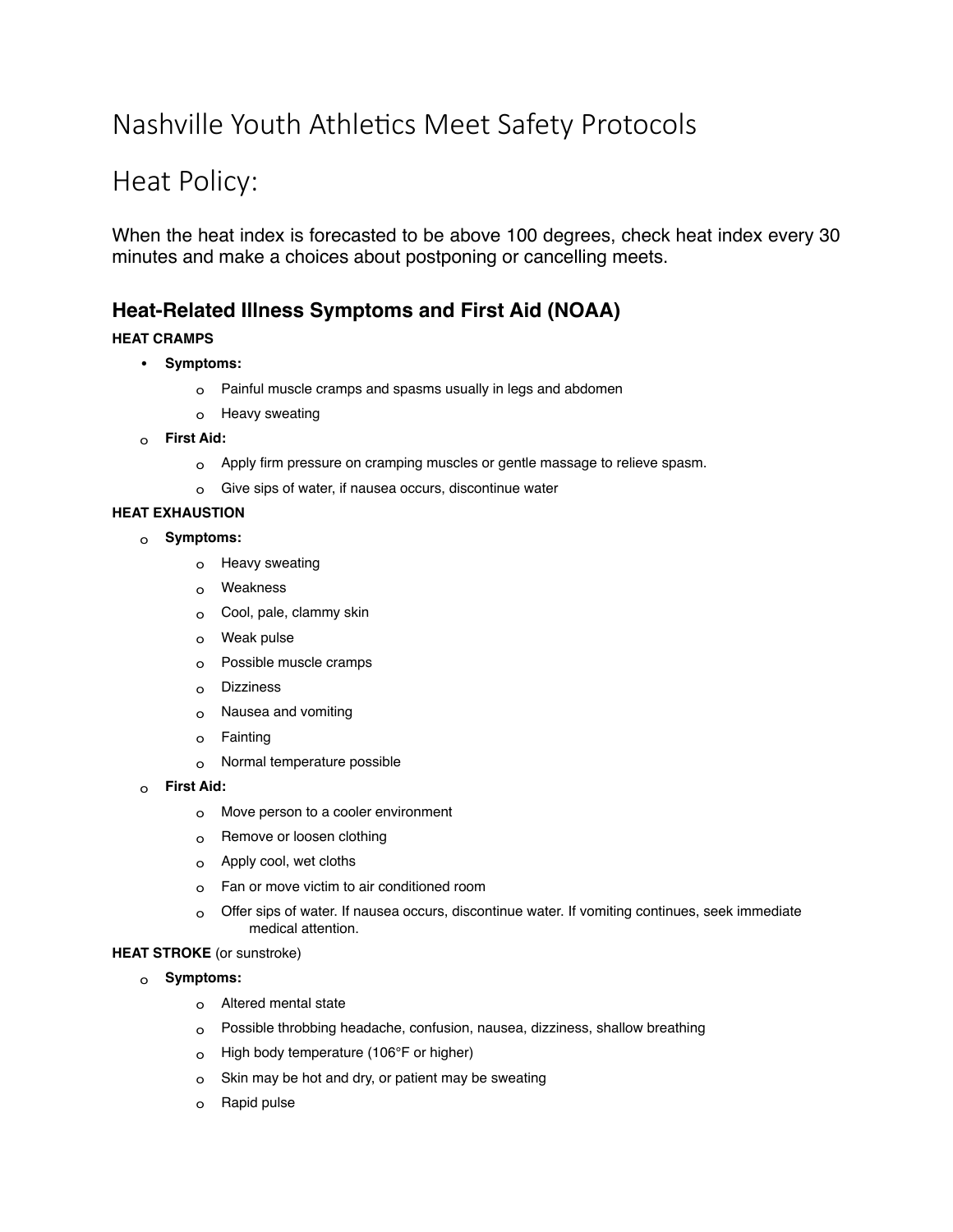- o Possible unconsciousness
- o **First Aid:**
	- o **Heat stroke is a severe medical emergency. Summon emergency medical assistance or get the victim to a hospital immediately. Delay can be fatal**.
	- o Move the victim to a cooler, preferably air-conditioned, environment
	- o Reduce body temperature with a water mister and fan or sponging
	- $\circ$  Use fan if heat index temperatures are below the high 90s
	- o Use extreme caution
	- o If temperature rises again, repeat process
	- o Do NOT give fluids

Have cooler with water and ice available at all meets.

At meets where extreme heat is predicted, have cooler available for athletes at finish line. - not doing b/c of covid

Provide ice water at all meets. - not doing b/c of covid. instead instructing all participants to provide their own water. NYA will have bottled water on hand in case of emergency.

### Inclement Weather Policy

If there is lightning in the area the meet be delayed for 30 minutes to allow weather to clear. If at this time there is still lightning in the area, we will delay an additional 30 minutes. If after two 30 minute delays lightning remains in the area, the meet will be canceled. ALL PARTICIPANTS AND SPECTATORS MUST WAIT IN THIER CARS FOR THE DURATION OF THE DFLAY.

### Lost Child Protocol

If a child loses their parents while at a meet they will be kept safe at the NYA tent and an announcement will be made over the loud speaker. When claiming a child, verification from the child must be provided and you will be asked to provide proof of identity to be recorded by the meet director 

### First Aid

A comprehensive first aid kit will be kept at the NYA tent and stored under the timing table. All volunteers will be instructed on how to locate and use the kit. In the event that more medical attention is needed, a volunteer will call the nearest emergency center and request help. The address of each meet location will be listed on the inside of the first aid kit as well as the meet director's phone number.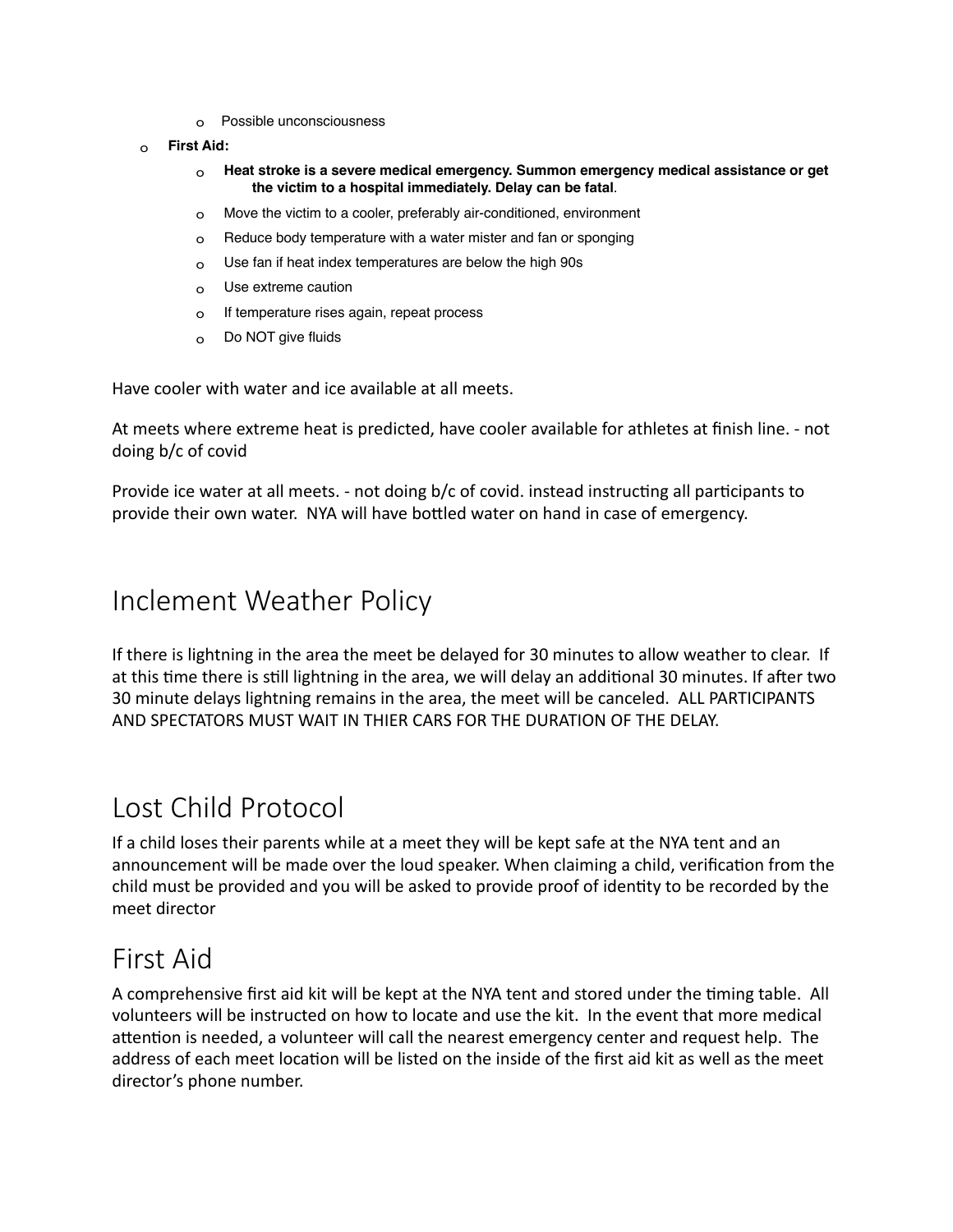# Course/Race Management

Each race will be guided by a lead vehicle (ATV or bike) and a follow vehicle is one is available. If no follow vehicle is available the lead vehicle will circle back around to make sure everyone has cleared the course safely.

Course monitors will also be placed throughout the course. They will carry walkie talkies and make sure everyone passes safely and alert volunteers at the tent if help is needed.

## COVID-19 Precautions

#### **Athletes, Coaches, and Spectators**

NYA will require all athletes, coaches and spectators to wear a mask when in close proximity to others while talking, cheering, etc. Athletes, coaches and spectators are not to approach NYA volunteers without a mask in place. If an athlete, coach, or spectator does not have a mask/ face covering, NYA will have disposable masks at the gate for purchase.

Signs will be posted at all entrances and at various places around the course reminding all attendees to Social Distance.

There will be no congregating allowed at the finish line.

#### **Officials and Volunteers**

NYA will require all volunteers to wear a mask/ face covering in the course area when in close proximity (less than 6 ft.) or speaking with anyone at the meet. If a volunteer does not have a mask/ face covering, NYA will provide disposable masks at check-in

### **Contact Tracing**

NYA has contact information for the coach of every team participating in the series; can well as each individual registrant. MYA has contact information for all Staff and Volunteers who will be at the event. If anyone in the series tests positive for COVID-19

If anyone in attendance tests positive, NYA will contact coaches whose team attended about the positive COVID-19 occurrence. In addition, MYA will disseminate information via social media and other channels about the occurrence.

#### **PPE Supplies**

NYA will have hand sanitizer, face coverings, gloves, individually-sealed bottle waters (emergency use only), food cleaning supplies, paper towels, EPA approved disinfection supplies and other essentials on hand to keep Staff and Volunteers well- equipped to do their jobs. Hand sanitizer will be available for Spectators at various locations throughout the course.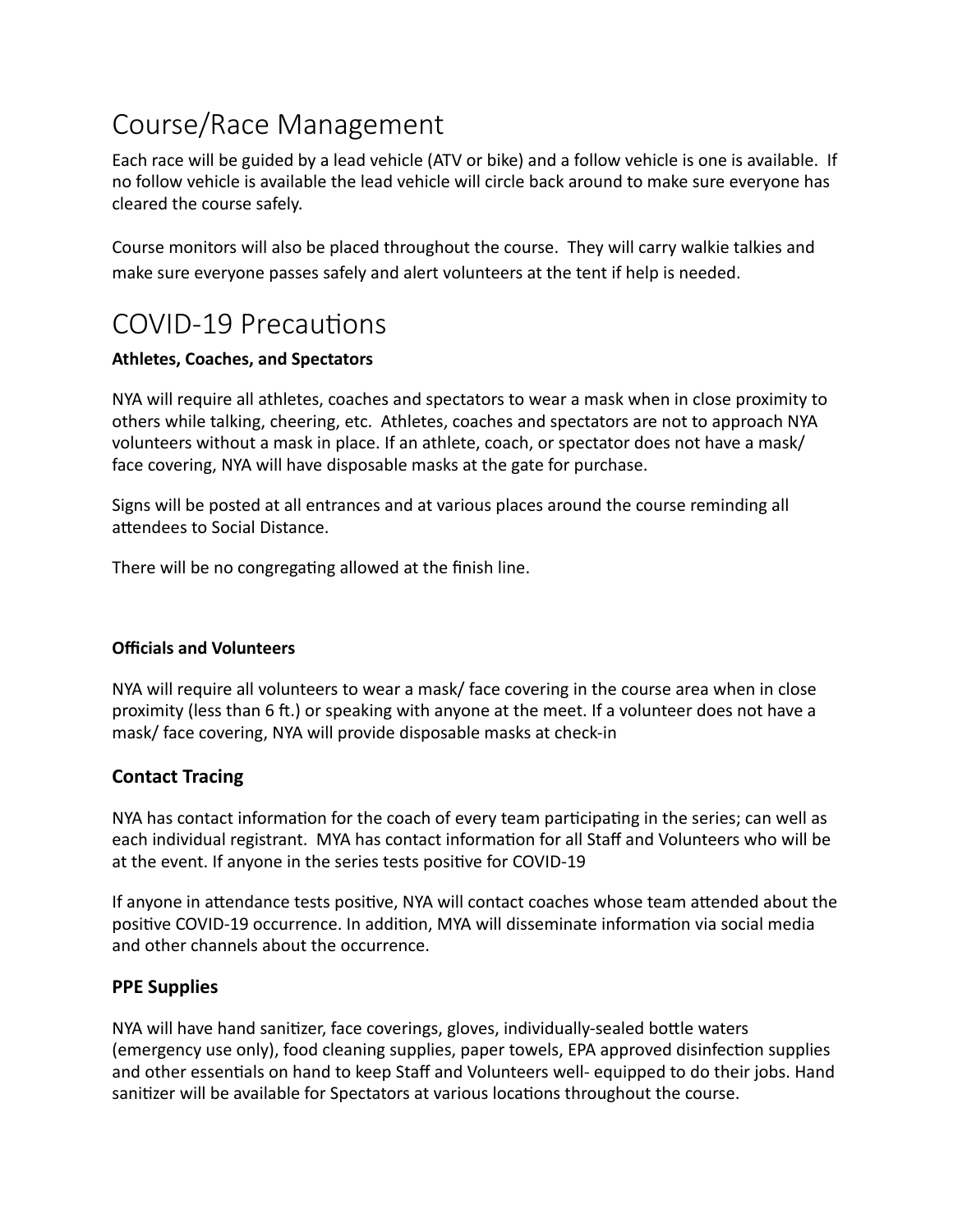#### **Glove Usage**

Volunteers will wear gloves in key areas that are in close proximity to Runners and at areas where the potential for transmission is high. Gloves will be replaced every 30 minutes and discarded when employees wash their hands. If contaminated with a foreign substance, employees must discard and replace their gloves.

#### **Attendee Education**

For participating teams, NYA will communicate to the attendees suggested COVID-19 mitigation practices including:

- 1. Adhere to Social Distancing of at least six feet;
- 2. Frequently wash hands with soap and water or use hand sanitizer;
- 3. Avoid touching your face;
- 4. Sneeze or cough into a tissue, or the inside of your elbow;
- 5. Disinfect frequently used items and surfaces as much as possible;
- 6. Utilize face coverings.

#### **Signage**

Signs promoting CDC recommendations for personal safety listed above will be placed at high traffic areas throughout the facility as well as Temperature/Entry Checkpoints.

Signs promoting Masks to be worn will be placed at high traffic areas throughout the facility.

Signs stating that Officials, Volunteers, Spectators, Runners and all Others must not enter they are sick or have symptoms of COVID-19 will be placed at all Entry Checkpoints. Signs promoting Social Distancing of 6ft will be placed at high traffic areas throughout the facility as well as Entry Checkpoints. Signs will additionally include requirements for 12 ft for anyone announcing, cheering or generally projecting their voice to be heard at a distance.

Signs will include warnings of the risks posed to vulnerable populations.

#### **Water Fountains/Stations**